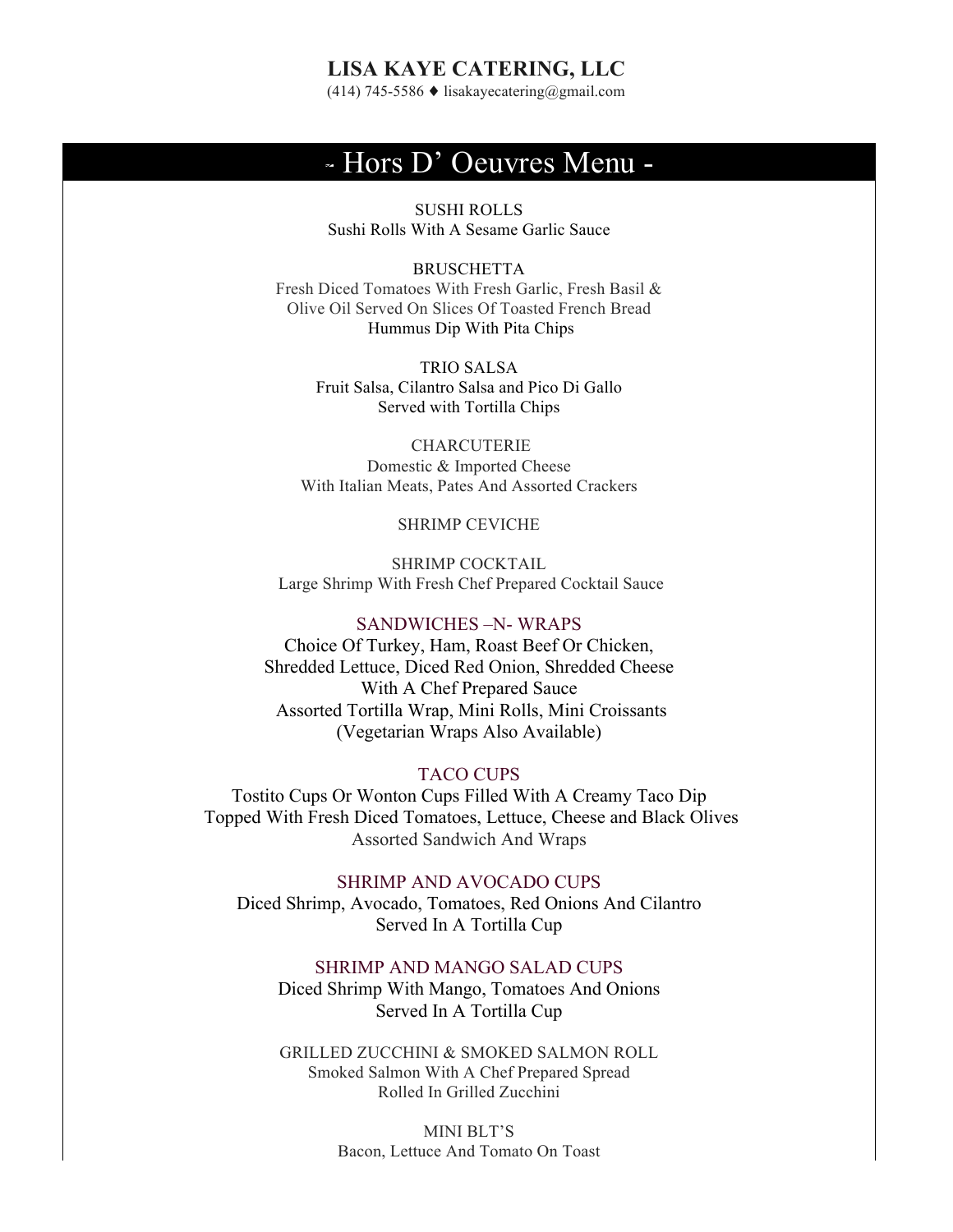#### With A Chef Prepared Sauce

#### BITE-SIZE DESSERTS

Mini Cup Cakes, Chocolate Brownie Bites, Chocolate Dipped Strawberries, Crème Brulee, Ladyfingers, Cheesecake Bites, Assorted Cookies And Bars (Gluten Free Options Available)

## DIPS SERVED WITH CHIPS OR CROSTINIS Buffalo Chicken Dip Bacon Cheese Dip Hummus Guacamole Artichoke And Spinach Dip

CRAB CAKES Petite Crab Cakes With A Sriracha Aioli

MINI QUESADILLAS Choice Of Meat, Peppers, Onions And Cheese Stuffed In A Tortilla Topped With Pico Di Gallo

## SMOKED GOUDA QUESADILLAS

BUFFALO CHICKEN CROSTINI Chicken Breast Chopped And Coated In A Buffalo Wing Sauce Assorted Cheese And Topped On A Crostini

> CHICKEN LOLLIPOPS Chicken Drummies Marinated With

## ASIAN CHICKEN BREAST BITES

Battered Bite-Size Chicken Breast Tossed In A Sweet Chili Sauce

WINGS (Bone-In or Bone-Out) Hot, Teriyaki, BBQ, Asian, Sweet N Spicy

CHICKEN SATAY Bite Size Tuscan Seasoned Breast Of Chicken With Peanut Dipping Sauce

## SHRIMP OR FISH TACOS

Mini Corn Tortilla Filled With Mouth Watering Shrimp Or Fish With Our Spicy Ranch Sauce, Shredded Cabbage Mix, Topped With Fresh Cilantro

FIRE CRACKER SHRIMP Spicy Shrimp Rolled In Wonton With A Side Of Fire Cracker Remoulade

## BACON WRAPPED SCALLOPS

BACON WRAPPED WATER CHESTNUTS